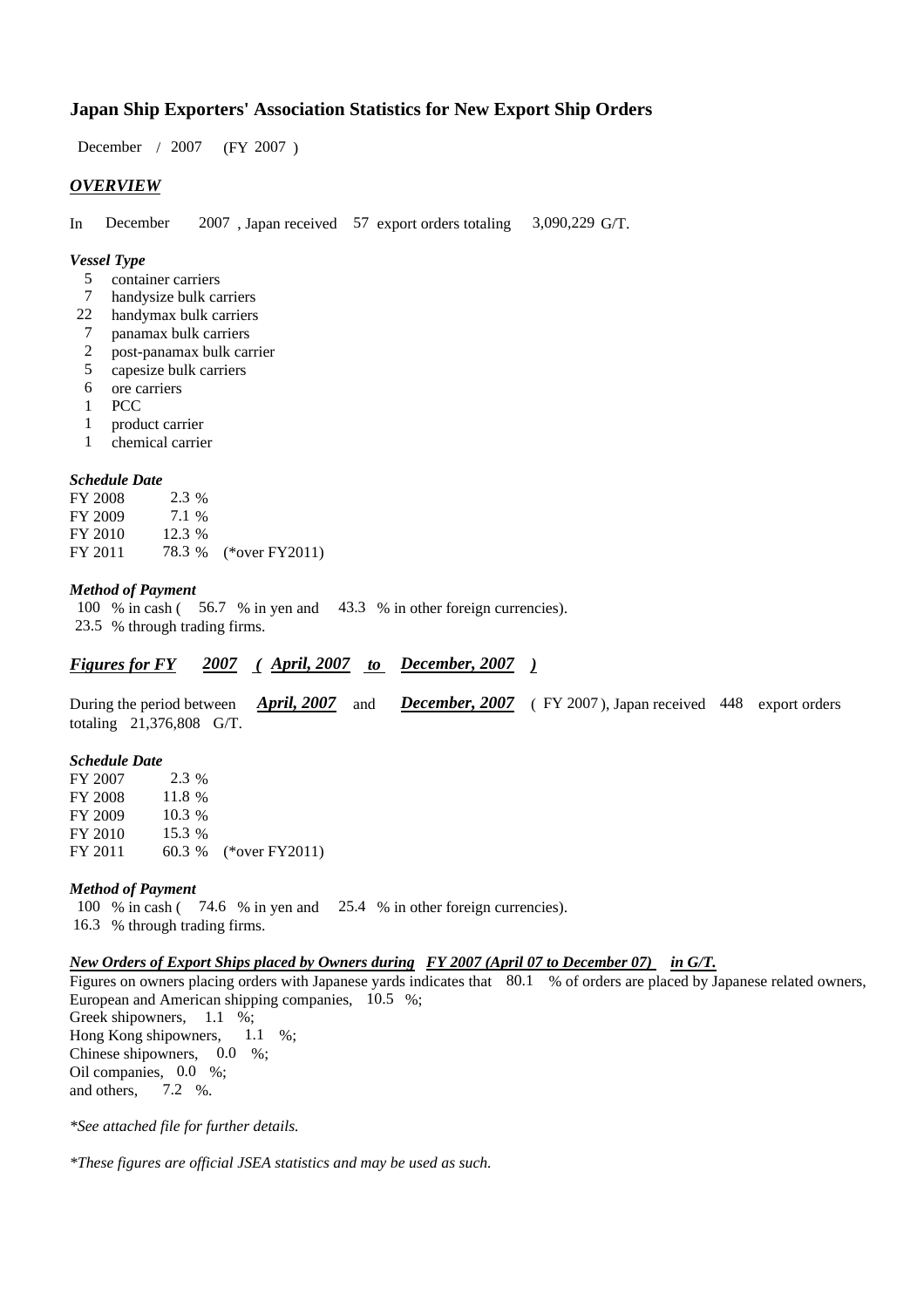# Based on Fiscal Year

No. G/T No. G/T No. G/T No. G/T No. G/T No. G/T No. G/T No. G/TGeneral Cargos 33 1,252,290 12 467,650 1 72,000 7 560,000 7 601,800 5 486,500 32 2,187,950 38 2,372,100 Bulk Carriers 331 15,399,270 195 8,553,460 35 1,859,910 43 2,236,480 39 1,644,930 50 2,567,629 362 16,862,409 421 19,479,969 Tankers | 112| 5,462,249|| 22| 1,101,549| 4| 75,800| 14| 749,700| 12| 363,300| 2| 36,100| 54| 2,326,449|| 67| 2,872,149 Combined Carriers 0 0 0 0 0 0 0 0 0 0 0 0 0 0 0 0Others 0 0 0 0 0 0 0 0 0 0 0 0 0 0 0 0 $\mathbf{0}$ Total 476 22,113,809 229 10,122,659 40 2,007,710 64 3,546,180 58 2,610,030 57 3,090,229 448 21,376,808 526 24,724,218 FY 2007 / FY 2006 (%) \*117.9 154.7 154.7 354.2 191.9 364.2 38.5 101.9 101.9 113.9 \*\* 92.4 In CGT | | 10,521,499| | 4,547,707| | 830,894| | 1,612,241| | 1,265,444| | 1,302,601| | 9,558,887|| | 11,110,108 Apr 07 to Aug 07 September 2007 October 2007 Description Apr 06 to Mar 07 November 2007 December 2007 Apr 07 to Dec 07 Jan 07 to Dec 07

*Figures for shipbuilding orders of 500 G/T and over for export as steel vessels placed with JSEA members are covered.*

\*FY 2006/FY2005

\*\*Calendar Year 2007

JSEA (January 2008)

# New Export Orders Placed in December 2007 (FY 2007)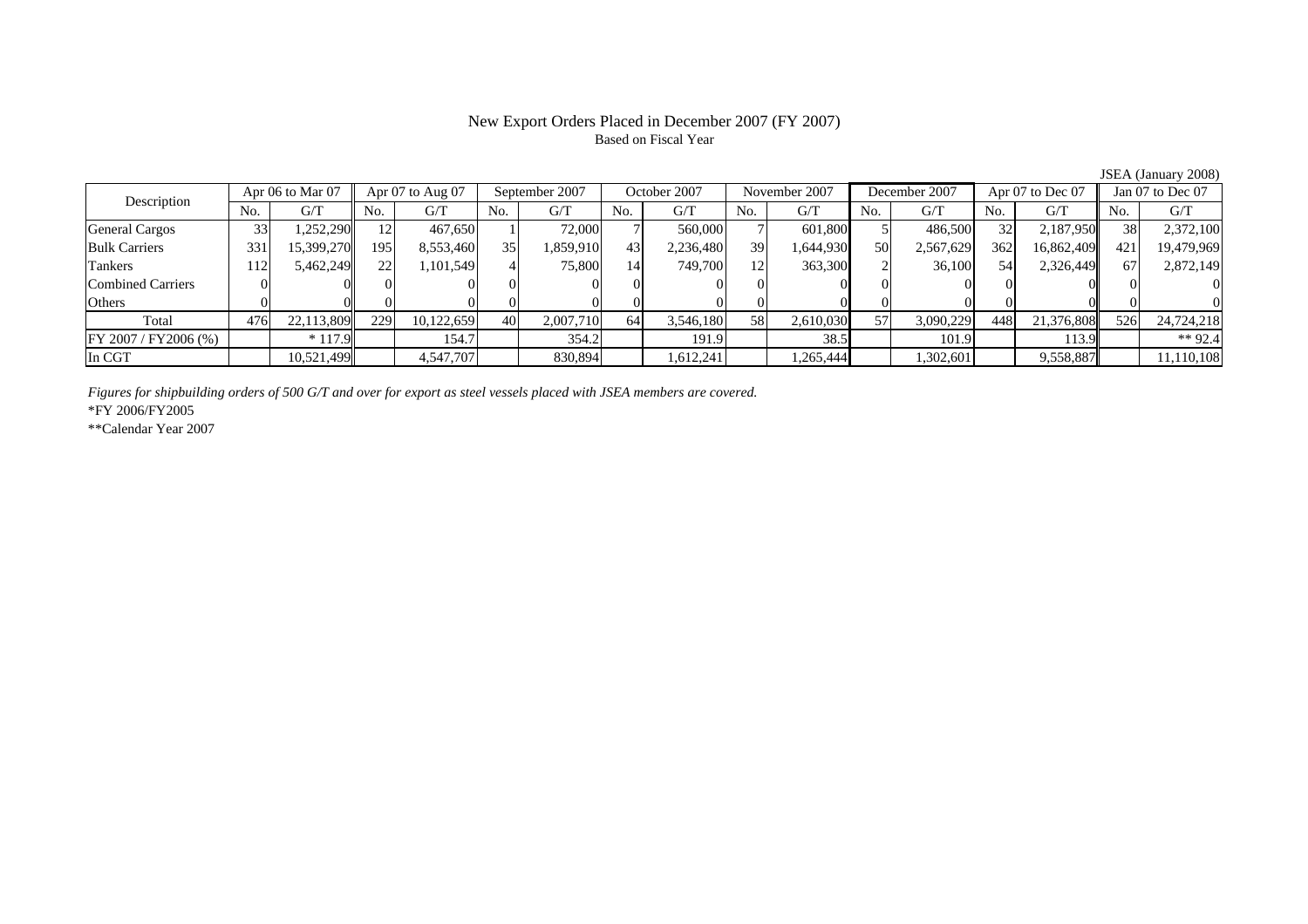### Export Ships Delivered in December 2007 (FY 2007) Based on Fiscal Year

|                       |                  |            |                      |           |                |           |              |           |               |         |               |           |                  |            |                  | $\cdots$   |
|-----------------------|------------------|------------|----------------------|-----------|----------------|-----------|--------------|-----------|---------------|---------|---------------|-----------|------------------|------------|------------------|------------|
| Description           | Apr 06 to Mar 07 |            | Apr $07$ to Aug $07$ |           | September 2007 |           | October 2007 |           | November 2007 |         | December 2007 |           | Apr 07 to Dec 07 |            | Jan 07 to Dec 07 |            |
|                       | No.              | G/T        | No.                  | G/T       | No.            | G/T       | No.          | G/T       | No.           | G/T     | No.           | G/T       | No.              | G/T        | No.              | G/T        |
| <b>General Cargos</b> | 26               | 1,068,981  |                      | 757,963   |                | 187,870   |              | 199,480   |               | 17,515  |               | 45,278    | 28               | 1,208,106  | 38               | 1,550,467  |
| <b>Bulk Carriers</b>  | 220              | 10,156,642 | 83                   | 3,488,245 | 12.            | 499,486   | 16           | 626,696   | 16            | 687,043 | 13            | 796,408   | 140              | 6,097,878  | <b>200</b>       | 8,976,135  |
| Tankers               |                  | 4,735,786  | 32                   | 1,560,354 |                | 380,290   | 10           | 505,488   |               | 153,468 | <sub>0</sub>  | 378,945   | 57               | 2,978,545  | 791              | 4,282,112  |
| Combined Carriers     |                  |            | $\Omega$             |           |                |           |              |           |               |         |               |           |                  |            |                  |            |
| Others                |                  |            |                      |           |                |           |              |           |               |         |               |           |                  |            |                  |            |
| Total                 | 319              | 15,961,409 | 132                  | 5,806,562 | 20             | 1,067,646 | 31           | 1,331,664 | 21            | 858,026 | 21            | 1,220,631 | 225              | 10,284,529 | 317              | 14,808,714 |
| FY 2007 / FY 2006 (%) |                  | $*105.8$   |                      | 93.0      |                | 70.4      |              | 93.4      |               | 64.3    |               | 133.0     |                  | 89.9       |                  | ** 90.1    |
| In CGT                |                  | 7,421,886  |                      | 2,858,058 |                | 472,452   |              | 697,148   |               | 417,512 |               | 595,905   |                  | 5,041,075  |                  | 7,041,647  |

*Deliveries of new shipbuilding orders of 500 G/T and over for export as steel vessels placed with JSEA members are covered.*

\*FY 2006/FY2005

\*\*Calendar Year 2007

JSEA (January 2008)